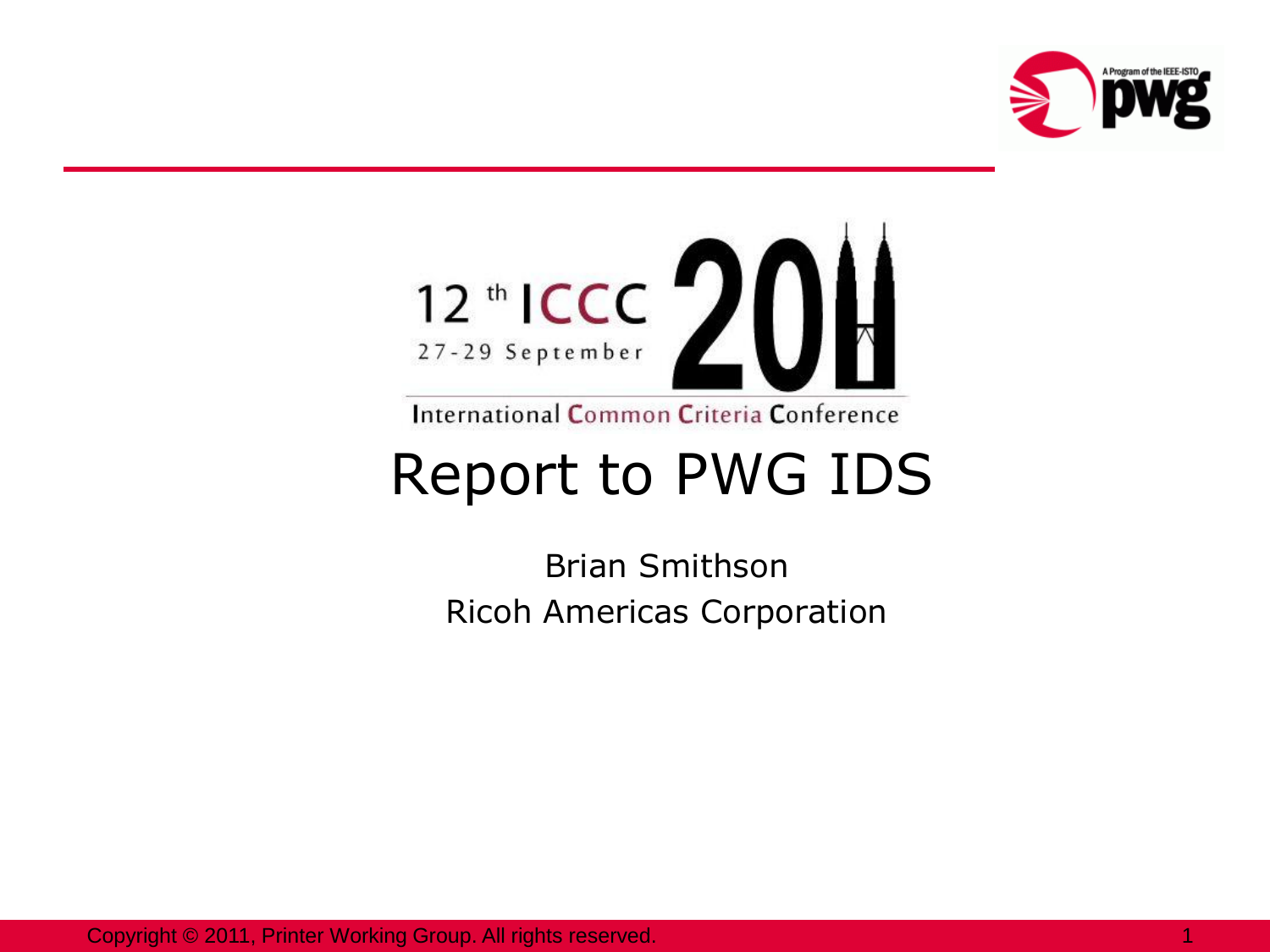# **Overview**



- Held near Kuala Lumpur, September 27-29
- Hosted by Cybersecurity Malaysia
- About 200 attendees
	- National certification bodies (aka CC schemes)
	- Evaluation labs
	- Consultants
	- Vendors who get products CC certified
	- Others
- Over 70 sessions, three tracks
- Web site:<http://12iccc.cybersecurity.my/>
	- Presentations should be posted in about 2 weeks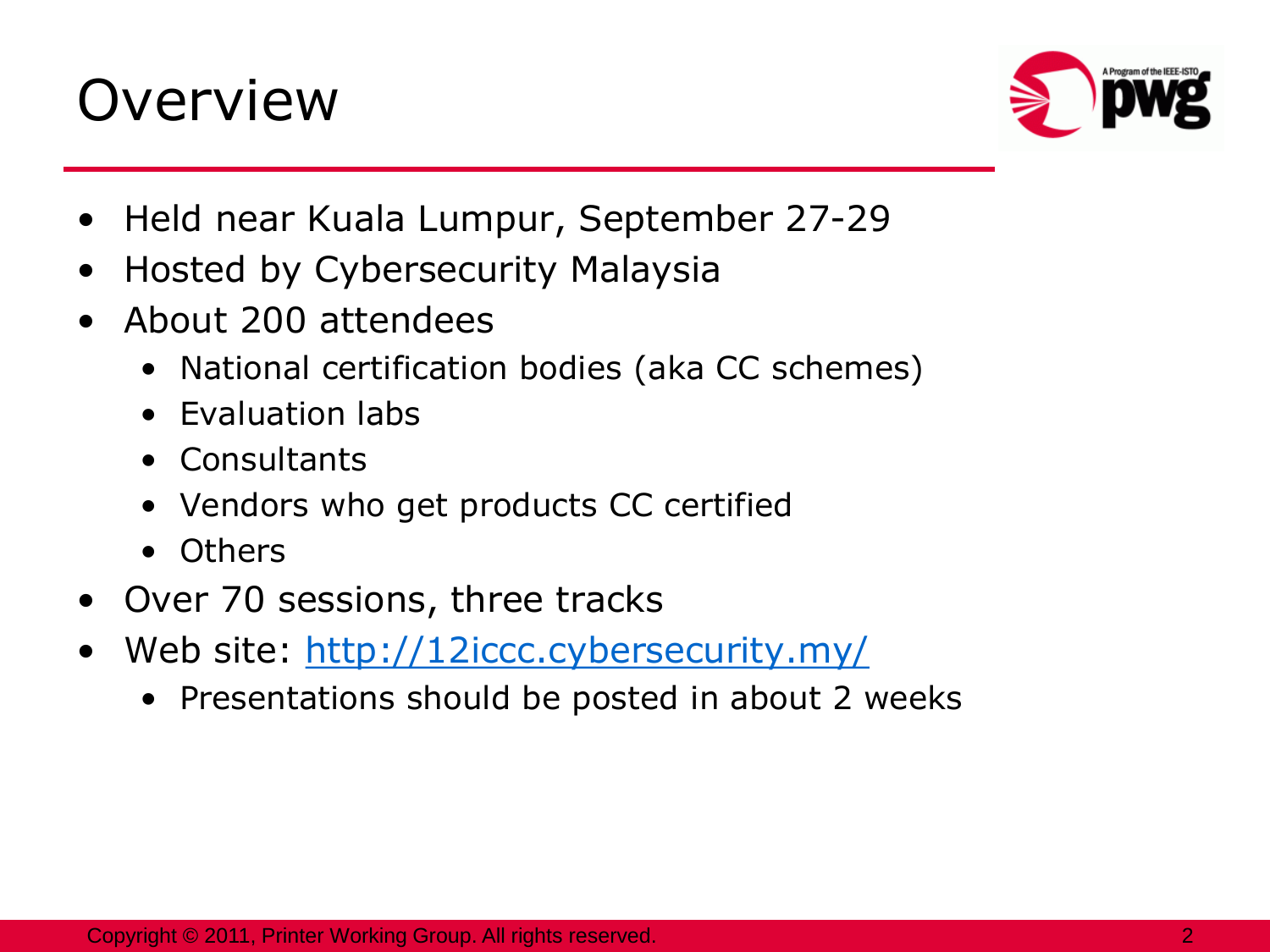



- CC Development Board (composed of all certificate authorizing schemes) can't reach consensus about PP development:
	- CCDB "Collaborative PP" vision paper [http://www.commoncriteriaportal.org/files/communities/2011-04-](http://www.commoncriteriaportal.org/files/communities/2011-04-001 Vision statement for Collaborative PP development v1 0final.pdf) [001%20Vision%20statement%20for%20Collaborative%20PP%20development%](http://www.commoncriteriaportal.org/files/communities/2011-04-001 Vision statement for Collaborative PP development v1 0final.pdf) [20v1%200final.pdf](http://www.commoncriteriaportal.org/files/communities/2011-04-001 Vision statement for Collaborative PP development v1 0final.pdf)
	- Versus US "Standard PP" approach, de-emphasizing EALs, supported by UK, CA, AU-NZ
- Confusion about "Technical Communities":
	- US lists some new ones and some "pre-existing" ones (including P2600 WG)
	- CCDB is asking the CC Forum and CC Vendor Forum to propose "terms of reference" to be used by Technical Communities, *then* they will be "approved" (i.e., presently there are no "approved" TCs)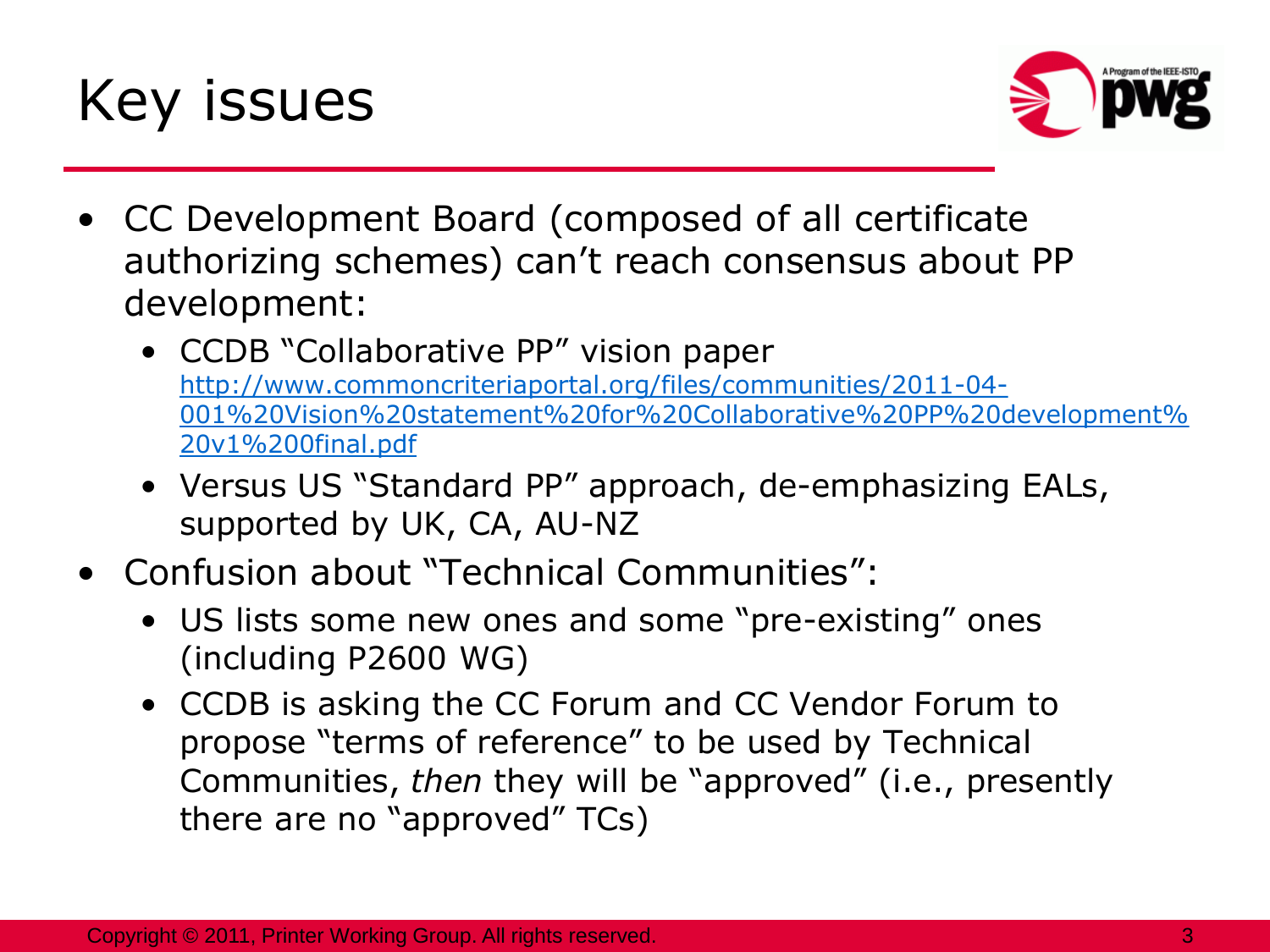Key issues (2)



- CCDB asked the CC Forum and CC Vendor Forum to "unify"
	- CCF had a meeting at which all of the self-selected management team stepped down. They invited others to take their place but with no process to do so.
	- CCVF had a meeting that was opened to all (not just vendors) at which it was proposed that a new group be formed to replace both CCF and CCVF while retaining groups like vendors to discuss among themselves and present a single voice to the larger community. The proposal fell flat.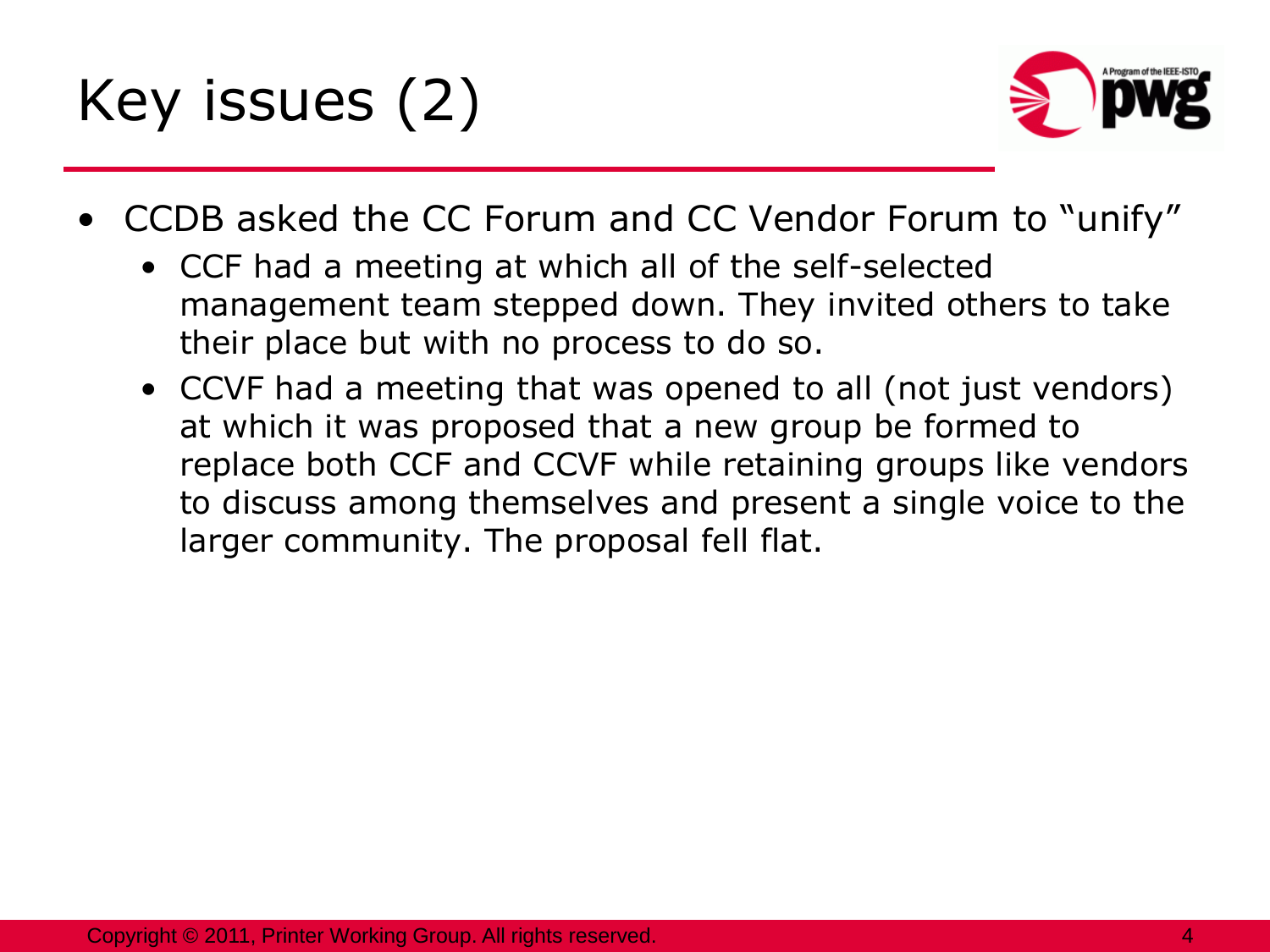# Other hot topics



- Supply chain
	- Promoted by Intel and Cisco
	- Looking at how to provide more/better/different supply chain assurance
- Supporting documents
	- My presentation and paper stirred up the issue "Where are the Supporting Documents?"
		- Skip to slide 10 (or page 9 of the paper): <http://grouper.ieee.org/groups/2600/presentations/12iccc/smithson-slides.pdf> <http://grouper.ieee.org/groups/2600/presentations/12iccc/smithson-paper.pdf>
	- Generated quite a bit of interest in using the HCD technical community and PPs as a functioning example of "Collaborative PP" development and alternative to the US "Standard PP" approach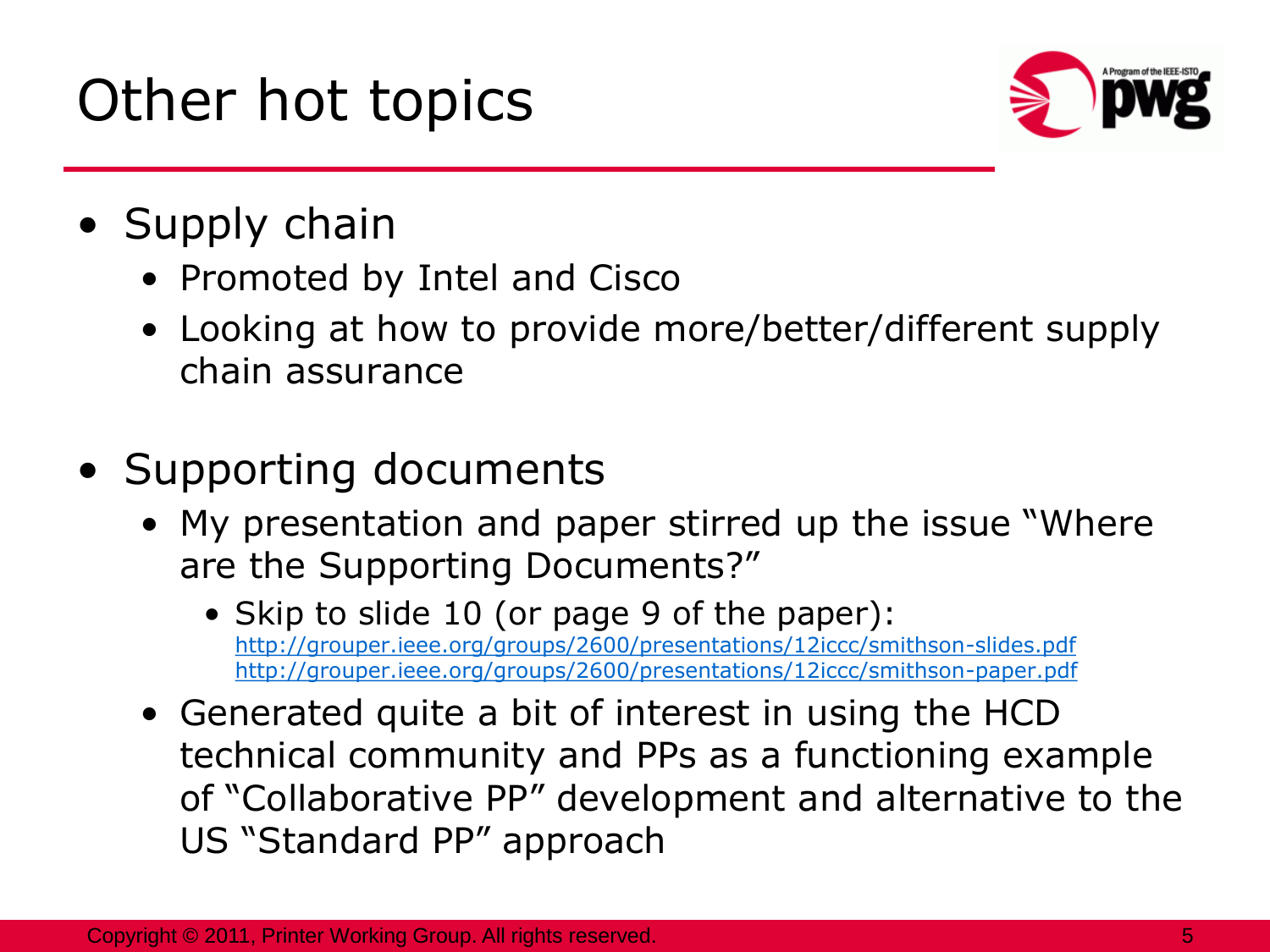# Scheme interest in HCDs



- US scheme asked JP scheme to take the lead on managing the HCD technical community
	- JP scheme will coordinate with other schemes (including the US)
- Carmen Aubry (Océ/Canon) and I had several meetings with Murata-san of IPA to discuss this and how/why/what to proceed with development of supporting documents
	- Murata-san will discuss with others at IPA
- Head of DE scheme approached me to offer support
	- Head of certification section of BSI also contacted Carmen
- Head of SE scheme asked us to use our experience as a proposal for TC "terms of reference"
- KR also interested (according to IPA)
- Maybe also NL, others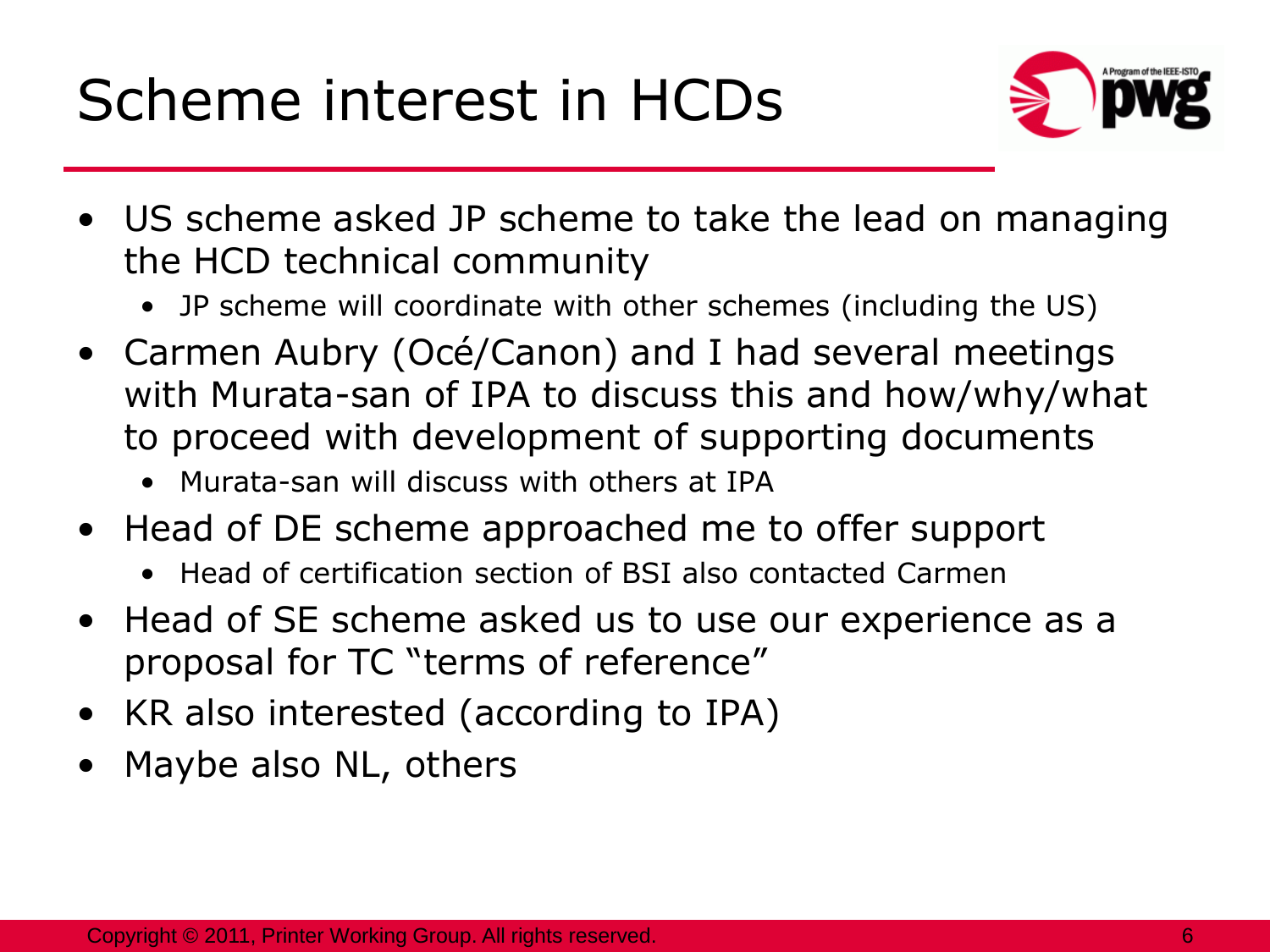



- Provide a summary of HCD TC experience (combination of IEEE-SA and IEEE-ISTO) as example terms of reference for TCs in general
	- Submit it to head of SE scheme he is also the chair of the CC Management Committee
- Do we need to re-form an HCD TC as a new entity?
	- We don't want to continue to use IFFF-SA
	- PWG-IDS may not be appropriate for a specialized activity that involves vendors, schemes, labs, consultants, and customers
- Get the HCD TC approved as a "Collaborative TC"
- Get the existing PPs approved as "Collaborative PPs"
- Work within the HCD TC to develop supporting documents
	- Maybe start with AVA\_VAN requirements based on historical vulnerability reports and trends